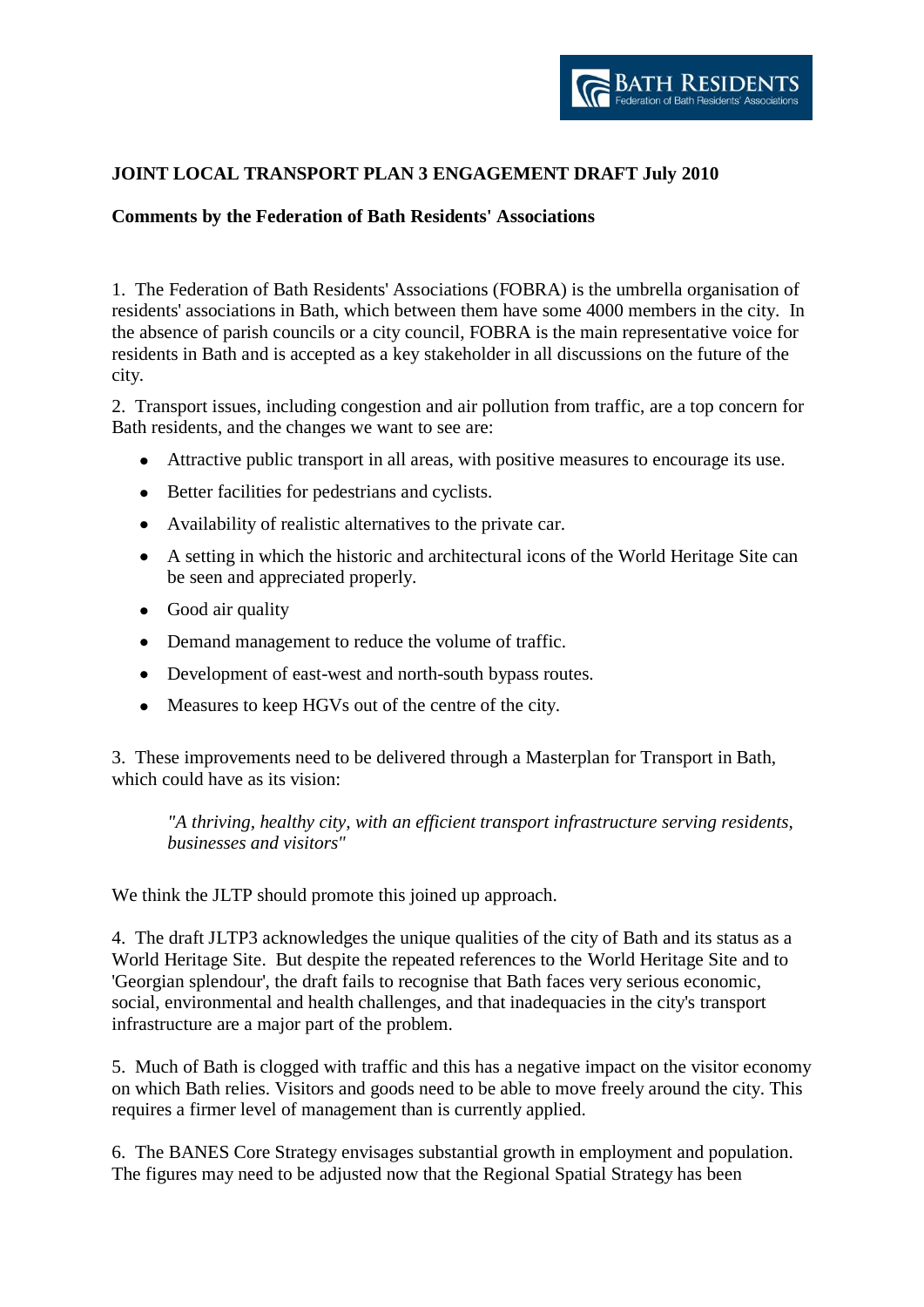withdrawn, but major expansion seems inescapable. The Council lacks a bold strategy to tackle even the city's *existing* traffic-related problems, and we believe it needs to adopt a masterplan to upgrade the transport infrastructure.

7. There are very high levels of traffic pollution throughout the city's main road network, extending even to the world famous architectural icons of Queen Square and the Circus. This presents a serious threat to the health and well-being of the city's residents, 5,000 of whom live within the current AQMA. Far from matters improving, the 2009 draft Bath AQAP has had to propose enlarging the AQMA to the Circus and surrounding streets.

8. The high volumes of traffic have a major impact on the overall appearance and amenity of the city. Pollution and vibration from vehicles is taking its toll on the fabric of the historic buildings. The city's heritage is being slowly but inexorably degraded. No other world-class visitor destination permits such a situation.

9. Public transport in the city is unreliable, uncomfortable, infrequent and expensive. There are significant areas of deprivation in the city and these are poorly served by existing public transport and/or are blighted by excessive traffic. It is often said that Bath has the potential to be Britain's most walkable city, but the lack of provision for pedestrians (and also for cyclists) means that most people cling to their cars.

10. We welcome the emphasis in the JLTP on the public realm and demand management, and the prospect of traffic-free city centres (Box 9d), but action is needed now to protect and enhance the city. Whether the Bath Transport Package (BTP) goes ahead as planned or not, it is essential to develop other measures to reduce incoming traffic, to cut down on through traffic and to restrain parking. The BTP will have no effect on through traffic, and those who chose to continue to drive into the city rather than using the park-and-ride facilities will be free to do so. Other cities are showing the way, such as Bristol where Queen Square has been transformed from a main through route to a peaceful oasis for people who live and work in the city.

11. The detailed elements of a comprehensive plan should include:

a. Attractive public transport in all areas, and measures to encourage its use. There need to be more routes, especially in the south west part of Bath and other areas which are currently poorly served, and buses need to run later in the evening. Fares need to be attractive.

b. Improved school bus services, to eliminate school run congestion.

c. Better facilities for pedestrians and cyclists.

d. Encouragement of alternatives to the private car, including car-sharing and car clubs.

e. Extension of the Public Realm and Movement Programme to the wider area between the Holburne Museum, Bath Spa Station, Queen Square and Royal Crescent. The current programme is good, but limited to a small area in the commercial centre.